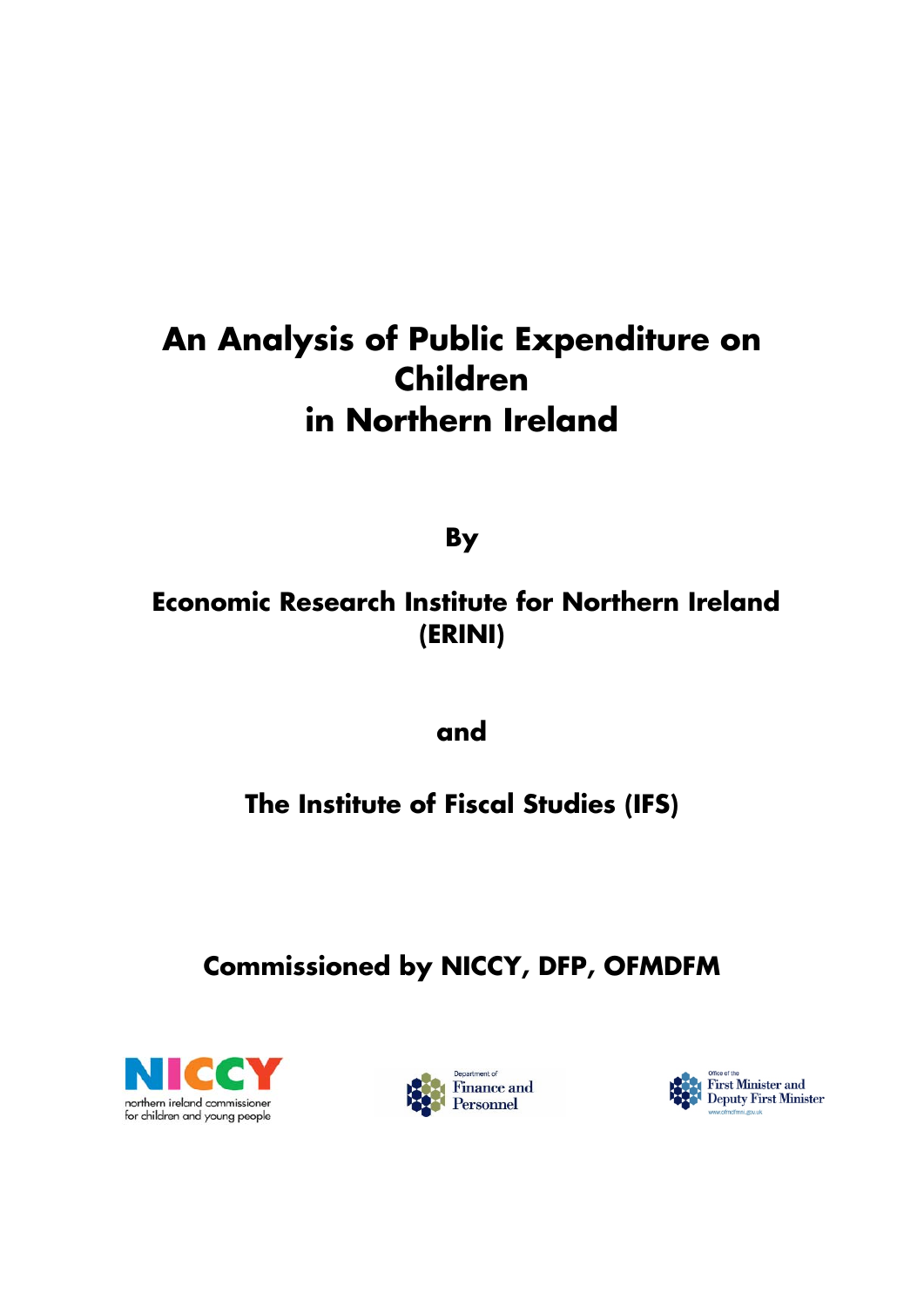# *Acknowledgements*

The Northern Ireland Commissioner for Children and Young People (NICCY), The Department of Finance and Personnel, and the Office of the First and Deputy First Minister would like to thank the staff from the Economic Research Institute for Northern Ireland, Angela McGowan and Victor Hewitt and the staff from the Institute for Fiscal Studies, Mike Brewer and Stuart Adam, James Browne, and David Phillips for the research and production of the work contained in this report.

In addition we would like to thank members of the steering group from DHSSPS, OFMDFM, DFP and NICCY and staff from DE who offered information and advice to the researchers.

Finally, but not least we would like to thank staff from Children in Northern Ireland, Save the Children, NSPCC, Barnardos, NIPPA and Child Poverty Action Group, who sat on the advisory group and offered comments on the draft reports.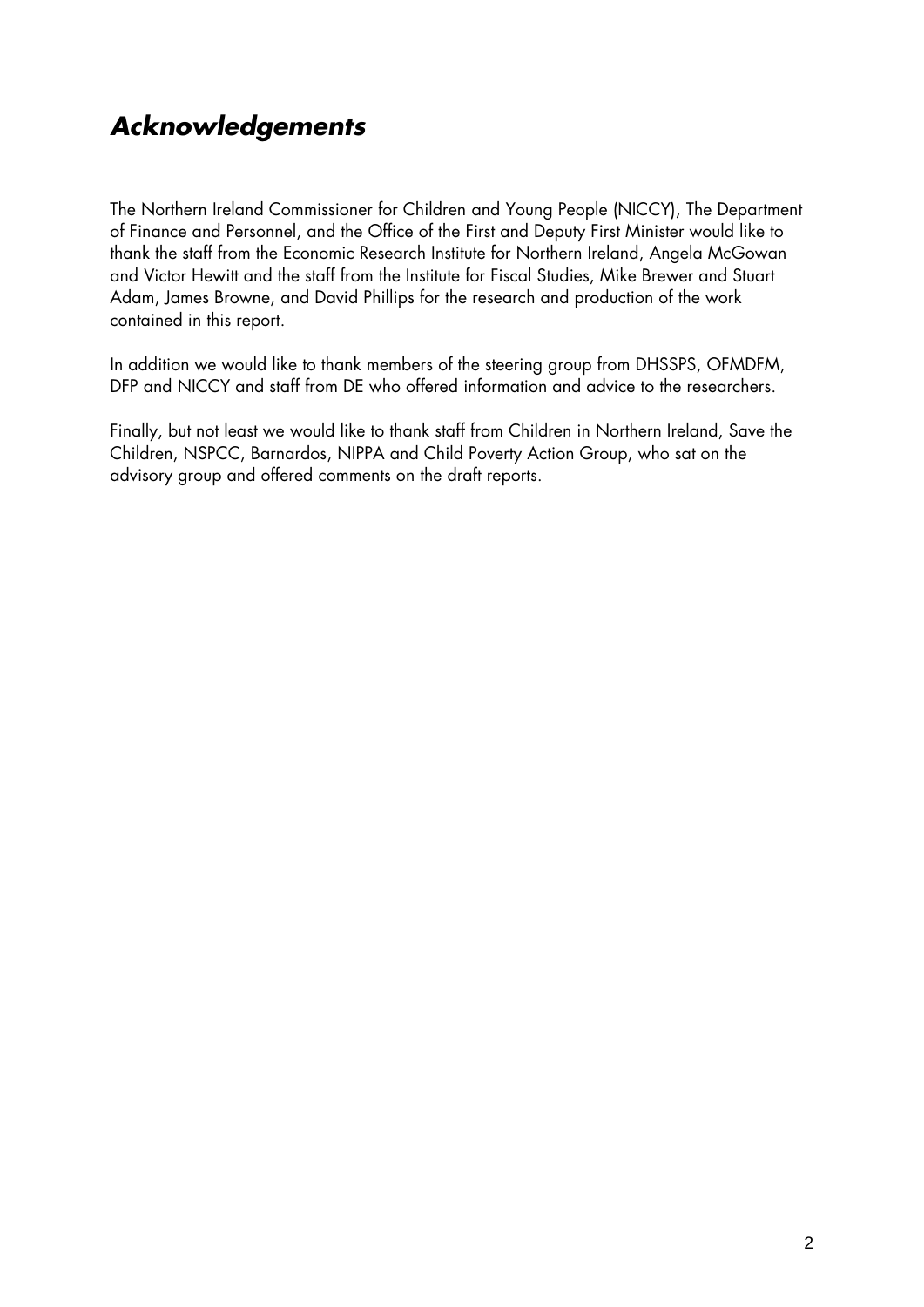## *Foreword*

#### BY THE NORTHERN IRELAND COMMISSIONER FOR CHILDREN AND YOUNG PEOPLE

My predecessor, the first Children's Commissioner Nigel Williams, on several occasions expressed concern that the outcome of the 2005 priorities and budget process would have negative implications on children's services in Northern Ireland. Nigel was concerned that it was not known how the Northern Ireland funding provision for children and young people compared to the rest of the UK. This is because children's and young people's services are provided through different funding structures in Northern Ireland relative to the rest of the UK and because the recording of expenditure is treated differently. Moreover, the integrated healthcare system operating in Northern Ireland makes it difficult to isolate specific beneficiaries. For this reason he initiated this research into expenditure into children's services in Northern Ireland.

In addition, on the last occasion that the UK Government reported to the United Nations Committee on the Rights of the Child, in 2002, the Committee concluded amongst its observations that "While noting the increased resources for the implementation of the Convention and some positive moves towards analysing budgets to identity the expenditures on children, the national objective to halve child poverty by 2010 and eradicate it within a generation and the strategies and policies to tackle child poverty and social exclusion through locally targeted services for children, the Committee remains concerned that the Convention is not implemented to the 'maximum extent of … available resources' as stipulated by article 4 of the Convention. The Committee recommends that the State party undertake an analysis of all sectoral and total budgets across the State party and in the devolved administrations in order to show the proportion spent on children, identify priorities and allocate resources to the 'maximum extent of … available resources'". Significant progress, however, has now been made in relation to the requirement to undertake an analysis of sectoral budgets to show the proportion of spending on children.

The research detailed in this report, into expenditure into children's services, commissioned as stated by my office, and supported through funding by NICCY, The Children and Young People's Unit at OFMDFM, and the Department of Finance and Personnel has begun the process of analysing budgets on children and young people in Northern Ireland. Where possible it makes comparisons with expenditure on children and young people in England Scotland and Wales.

The report presents information identified and critiqued by the Economic Research Institute of Northern Ireland (ERINI) and the Institute of Fiscal Studies (IFS). The ERINI research considers how public funding provision for children and young people in Northern Ireland compares with the rest of the UK. It specifically assesses if children and young people in greatest need have benefited (or otherwise) in comparison to their counterparts in the rest of the UK. The Departmental Expenditure Limit (DEL) examined by ERINI applies a three-year spending profile to those items of expenditure that can be controlled with a good degree of success. This includes most operational expenditure such as the wages and salaries of public sector employees and the purchase of goods and services by the public sector.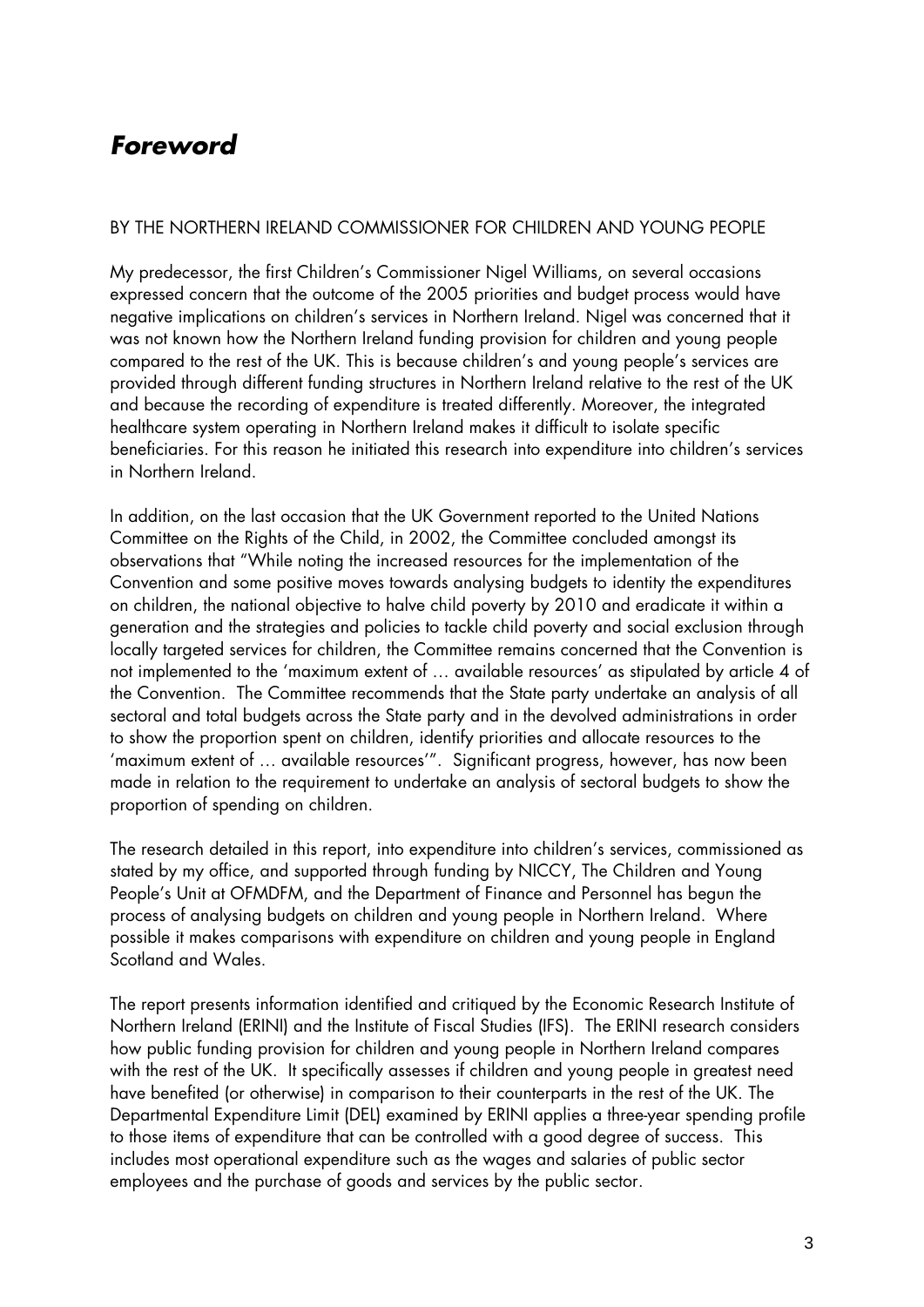The IFS research identifies government spending on dependent children in Northern Ireland made through social security benefits and tax credits to households with children broadly, it will cover that part of public expenditure that counts as Annually Managed Expenditure (AME).

The research provides valuable and interesting information which must now be used to address inequities in allocation of government funding to meet the needs of children and young people in Northern Ireland in relation to tax and benefits, health, social care, education and housing needs in Northern Ireland. I believe that this research provides evidence to support my concerns that expenditure on children and young people should be targeted on need where it is not already.

In my role as Commissioner, in order to uphold the rights as identified in the Convention on the Rights of the Child, I urge the government – now the devolved administration – to take action to prioritise the needs of children and young people in legislation, policy and services. To enable this to happen adequate resources must be allocated to meet the needs of all children across Northern Ireland. We now have a unique opportunity, with the restoration of the Assembly to make this rhetoric a reality, let us together ensure this happens.

Patricia Leursley

Patricia Lewsley Northern Ireland Commissioner for Children and Young People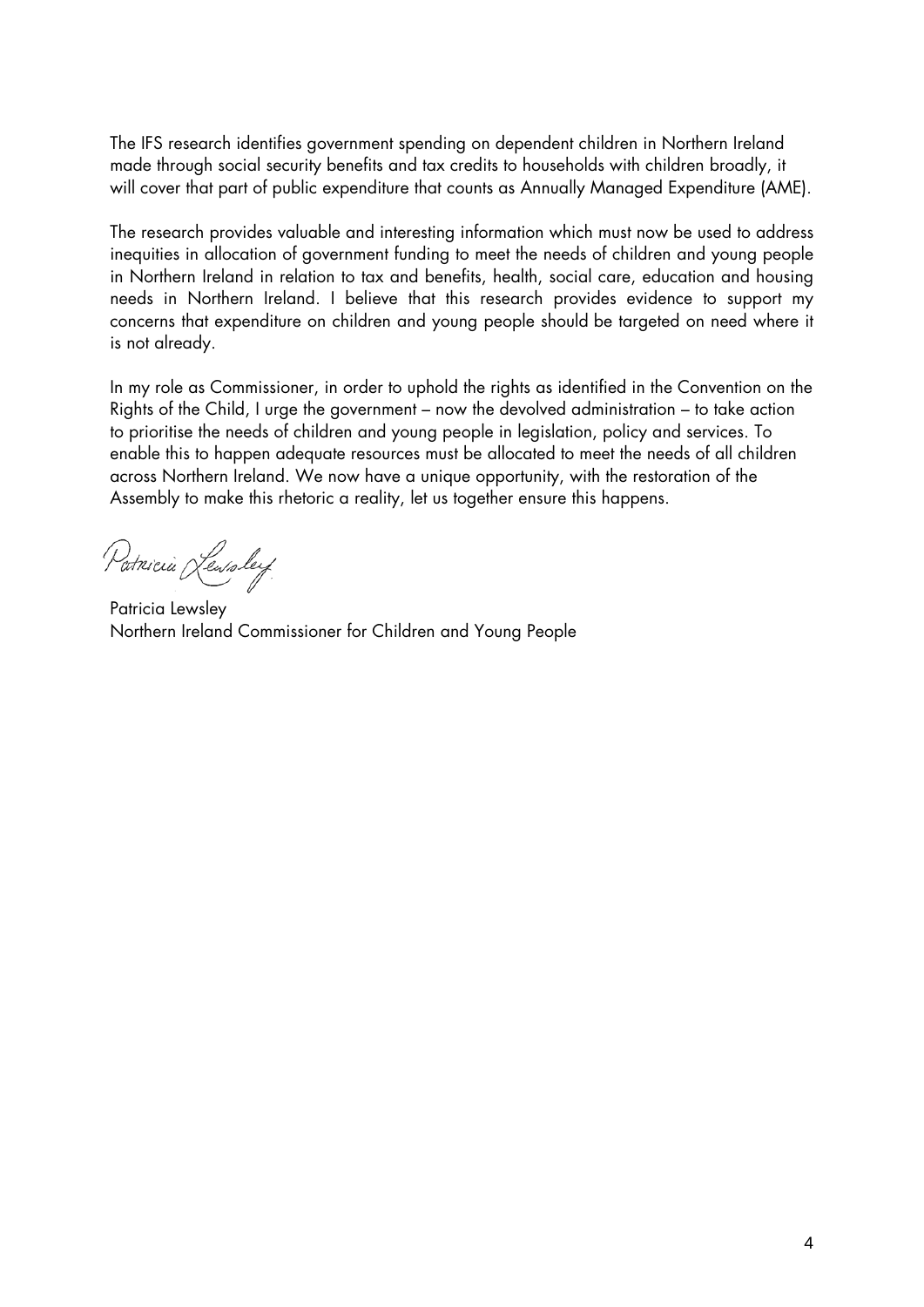### *Contents Page*

| Acknowledgements                   |  |  |
|------------------------------------|--|--|
| Foreword                           |  |  |
| Executive Summary to Parts 1 and 2 |  |  |

### **Part 1 Spending on Children's Services**

| Acknowledgements                                                  | 13  |
|-------------------------------------------------------------------|-----|
| <b>Executive Summary</b>                                          | 15  |
| Introduction                                                      | 18  |
| Section 1. Characteristics: Demography and Socio-Economic Factors | 21  |
| Section 2. The Public Expenditure System                          | 34  |
| Section 3. Health and Personal Social Services                    | 39  |
| Section 4. Education                                              | 54  |
| Section 5. Housing                                                | 75  |
| Conclusions                                                       | 85  |
| Annexes                                                           | 88  |
| References                                                        | 101 |

#### **Part 2 Government Financial Support for Children Across the United Kingdom: How Does Northern Ireland Compare?**

| Acknowledgements                                               | 107  |
|----------------------------------------------------------------|------|
| <b>Executive Summary</b>                                       | 109  |
| Introduction                                                   | 111  |
| Section 1. The System of Child-Contingent Support              | 112  |
| Section 2. The Characteristics of Families in Northern Ireland | 128  |
| Section 3. An Analysis of Child-Contingent Support             | 135. |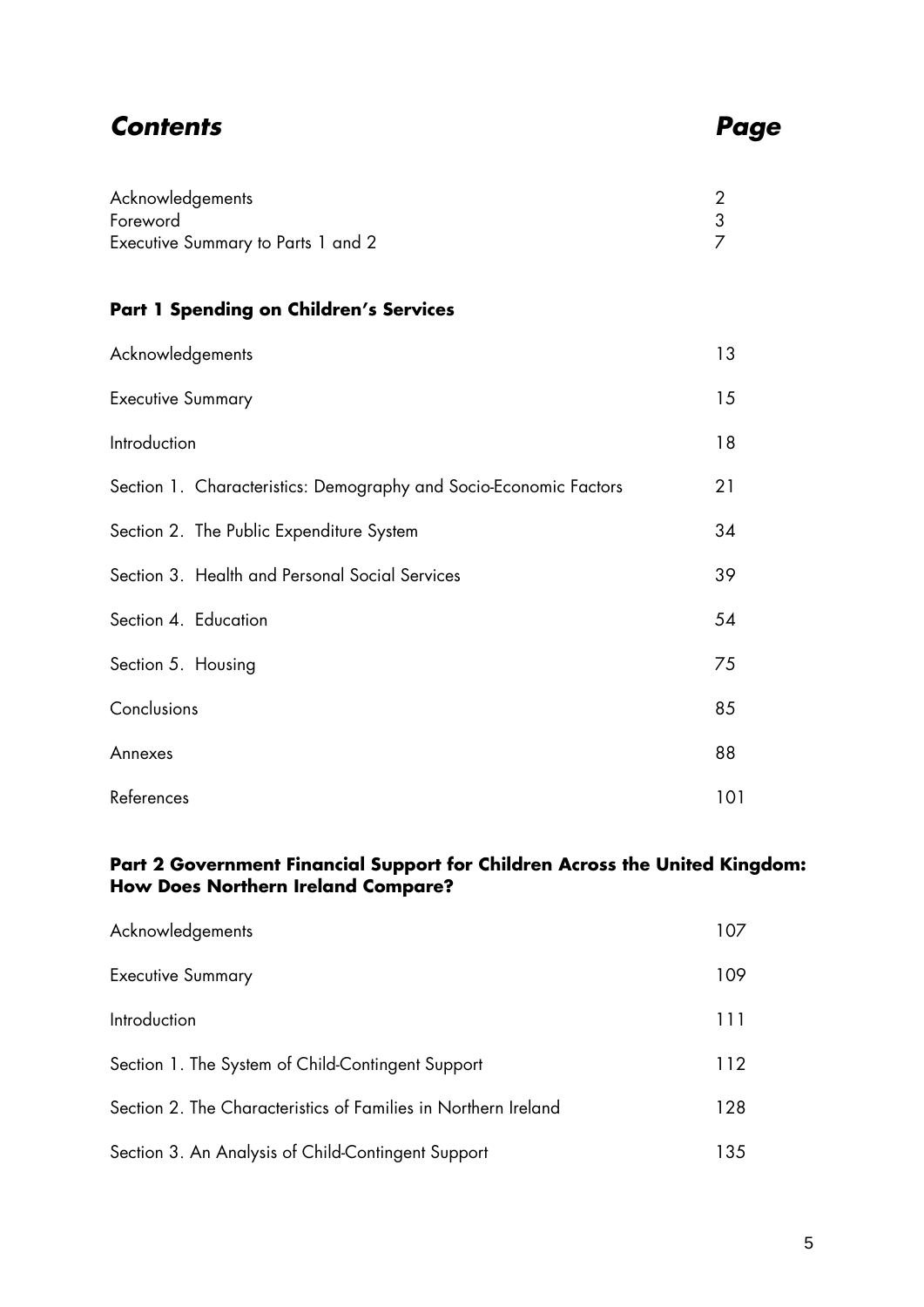| Conclusions                                  | 153 |
|----------------------------------------------|-----|
| References                                   | 155 |
| Appendix: Methodology and Modelling Strategy | 157 |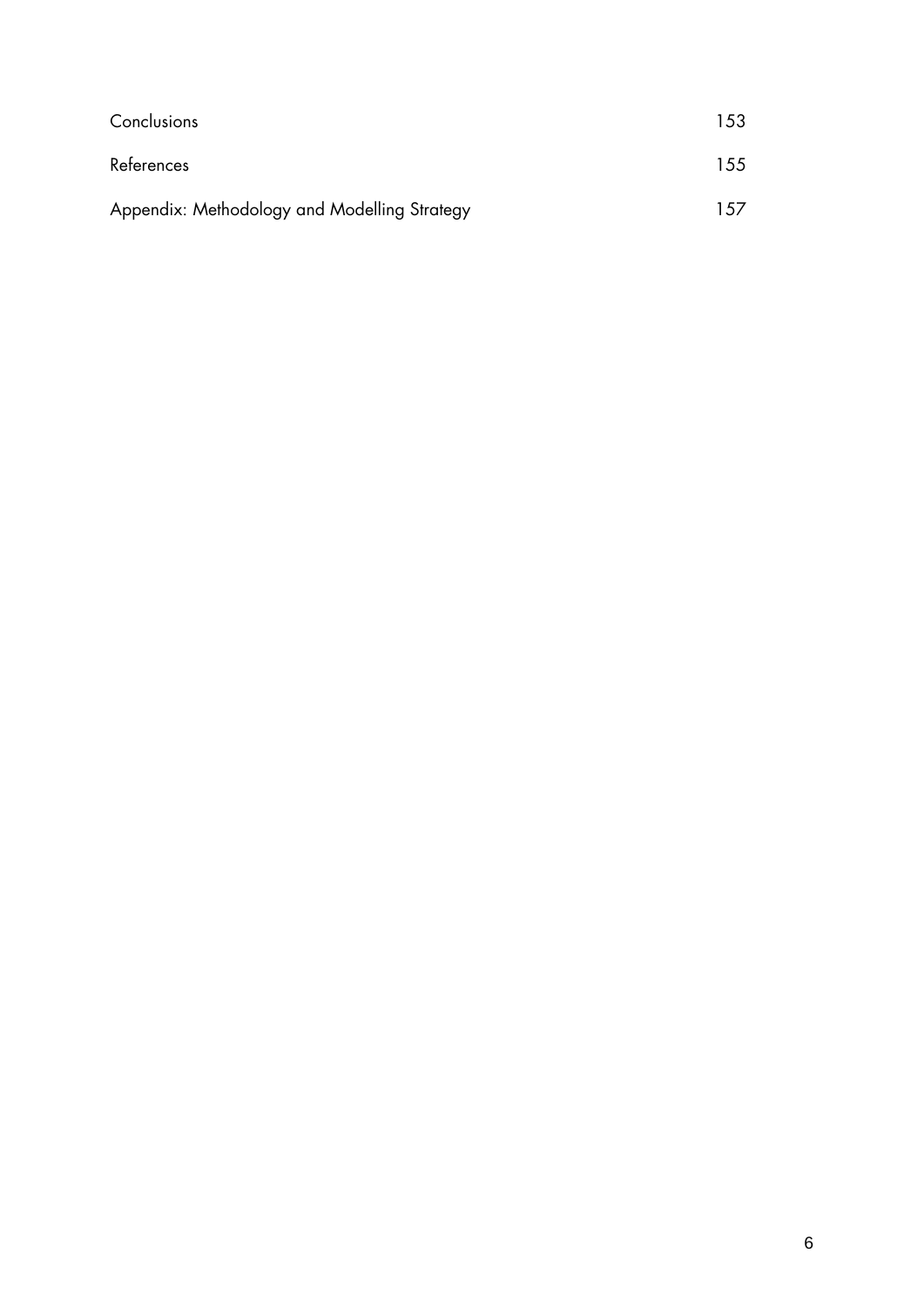# **EXECUTIVE SUMMARY TO REPORT PARTS 1 AND 2**

It is widely acknowledged that the overall level of services provided to children and the level of financial support made available to the households in which they live can have a significant impact upon a child's well-being. In turn, the well-being of children has significant ramifications for influencing and shaping society as well as promoting economic development in the future. From the policy perspective, there is a clear need to assess the overall levels of support currently made available to local children for two reasons. Firstly, policy makers must have some appreciation of the relative position of government support for Northern Ireland's children, i.e. - are they receiving as much support as children in the rest of the UK? If not, why not? Secondly, in order to adjust financial spending and fiscal support to suit the needs of local children (although flexibility surrounding the latter rests with HM Treasury); policy makers must have an understanding of the current baseline expenditure as well as child contingent support distributed through the welfare system. Without such knowledge it would be difficult to propose changes in expenditure priorities or fiscal support, monitor expenditure growth or ensure that spending and fiscal support are related to overall need.

The Office of the Commissioner for Children and Young People (NICCY) has invited the Economic Research Institute of Northern Ireland (ERINI) and the Institute for Fiscal Studies (IFS) to examine public expenditure and overall fiscal support (in terms of welfare payments and tax credits) dedicated to children and young people in Northern Ireland relative to their counterparts in the rest of the UK.

For research purposes the analysis of government's financial assistance has been separated into two separate reports: Part 1 direct public spending through government departments and Part 2 fiscal measures, i.e. welfare benefits and tax allowances. The ERINI carried out research into the first category and the IFS undertook to research the second category.

**Part 1** provides evidence on the comparative levels of public expenditure on children in Northern Ireland relative to counterparts in the rest of the UK. Analysis of lines of expenditure affecting children is limited to health, education and housing. An examination of public expenditure relating exclusively to children has not previously been undertaken in Northern Ireland but it is anticipated that for policy purposes, expenditure on children and young people will be more transparent in the future.

In **Part 2** the IFS have used micro-survey data from the *Family Resources Survey* and a tax and benefit simulation model to estimate the amount of child-contingent benefits that families receive. The report estimates how these benefits vary across country, family type and family size and considers how this has changed since 1997. The IFS study updates and expands Adam & Brewer (2004) and Adam, Brewer & Reed (2002) to include the period after 2003 and breaks down results by country.

The principal observations relating to these reports are highlighted below: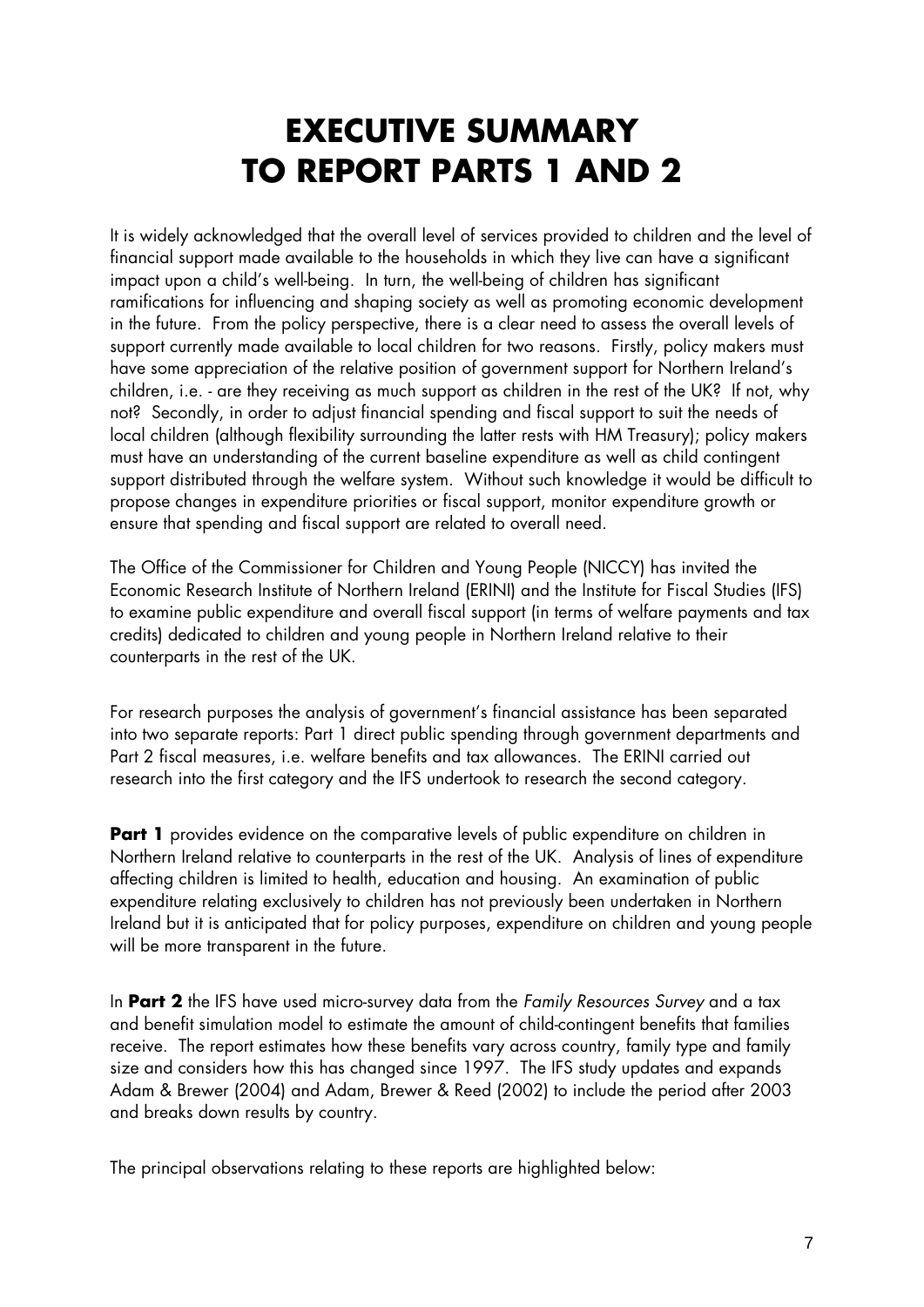# **Part 1: Spending on Children's Services**

While this report provides detailed data on relative expenditure levels between UK regions, it should also be noted that drawing firm conclusions based solely on *relative* public expenditure for children is not practical. Ultimately a number of factors (such as need, economies of scale, rurality, and demography) will influence overall expenditure requirements irrespective of what other countries are spending. Essentially, Northern Ireland must aim to spend sufficient public money to ensure that the overall well-being of children is maximized subject to competing priorities.

# *Health*

- Average per capita expenditure for health in Northern Ireland is higher than elsewhere in the UK.
- When health services which directly affect children, (i.e. family health services and personal and social services) are examined, it was found that family health services expenditure in Northern Ireland was higher than in other regions – but this expenditure was inflated by the excessive cost of prescriptions per capita.
- With regard to social services expenditure on children and families, Northern Ireland spent less per child in 2004-05 when compared to England and Wales (approximately 28.6 per cent and 33 per cent less respectively).
- The proportion of Northern Ireland's personal and social services budget spent on children amounts to only 14.1 per cent compared to 24 per cent spent in England and 26.1 per cent spent in Wales.
- In terms of current funding being skewed towards those children and young people who are most in need, ERINI found that the average spend per child was greatest in HSS Trusts which contain a higher proportion of wards with elevated child poverty scores.

# *Education*

- Northern Ireland has a relatively large proportion of school-age children relative to other UK regions. In 2004–05 Northern Ireland spent £2,271 per primary school pupil and £3,424 per post-primary pupil.
- In 2004–05, Northern Ireland's primary pupils received less expenditure per head (17.2 per cent less) relative to counterparts in Wales. However, at the secondary level pupils in Northern Ireland had 0.5 per cent more spent on them relative to Welsh counterparts. Direct comparisons of educational expenditure between UK regions should always be treated with caution because of differences in levels of delegation and in arrangements for distribution of central funding. Unfortunately, directly comparable data for per pupil expenditure is not available for other UK regions.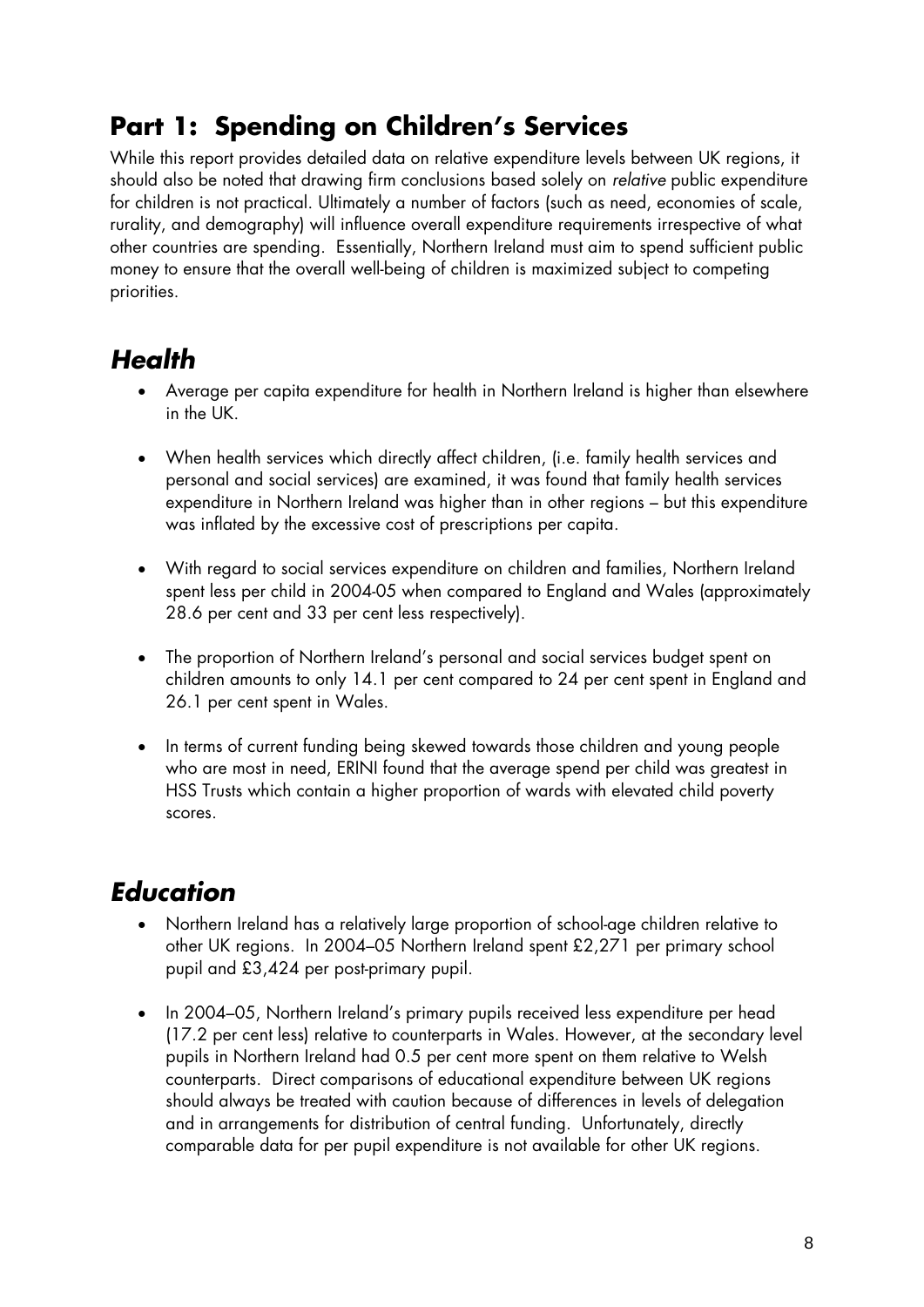- The Belfast Education and Library Board which has the highest proportion of children in greatest need (measured by free school meal entitlement, Special education needs etc). Relatively more TSN funding is skewed towards schools in this board reflecting the greater overall levels of need and, indeed, the proportion of schools with high levels of pupils identified as requiring support within these schools.
- Although the BELB receives approximately 27 per cent more per pupil for social deprivation when compared to the NEELB schools, there remains a problem for a large number of secondary school pupils in the Belfast area. The BELB's poor educational attainment levels for Secondary schools at Key Stage 3 are a key challenge for the Department of Education.
- While Northern Ireland statistics portray a picture of high achievement at GCSE levels relative to other regions, it is also significant that in 2005/06, 3.5 per cent of all pupils in NI left school with no formal qualifications, which is higher than the UK equivalent of 3 per cent.
- It is necessary to look beyond comparisons with England to evaluate how the education system in NI serves children and young people. While public expenditure levels are important, they should not be dictated by relativities. Local spending must reflect need, efficiencies as well as local unit costs.

# *Housing*

- Overall housing expenditure in Northern Ireland amounted to £238 per capita in 2004–05. In current prices for that year, this represents an increase of 36 per cent over the five years previous.
- Relative to housing expenditure in other UK regions, Northern Ireland has the highest per capita spend with 2004–05 expenditure approaching double the UK equivalent.
- Basic calculations show that Northern Ireland spends more on housing benefit per child than GB, other indicators suggest that need in Northern Ireland is greater than elsewhere because of higher levels of fuel poverty and homelessness.

# **Part 2: Government Financial Support for Children Across the United Kingdom: How Does Northern Ireland Compare?**

On average across the United Kingdom, financial support for children distributed through the social security benefit and tax credit systems has increased rapidly since 1997/8, from an average of £24.13 per week per child to £38.92 by 2006/7, a real-terms increase of 61 per cent. At the same time, the system of child-contingent support has seen an expansion of means testing and an increased first child-bias, and saw the role of employment-contingent support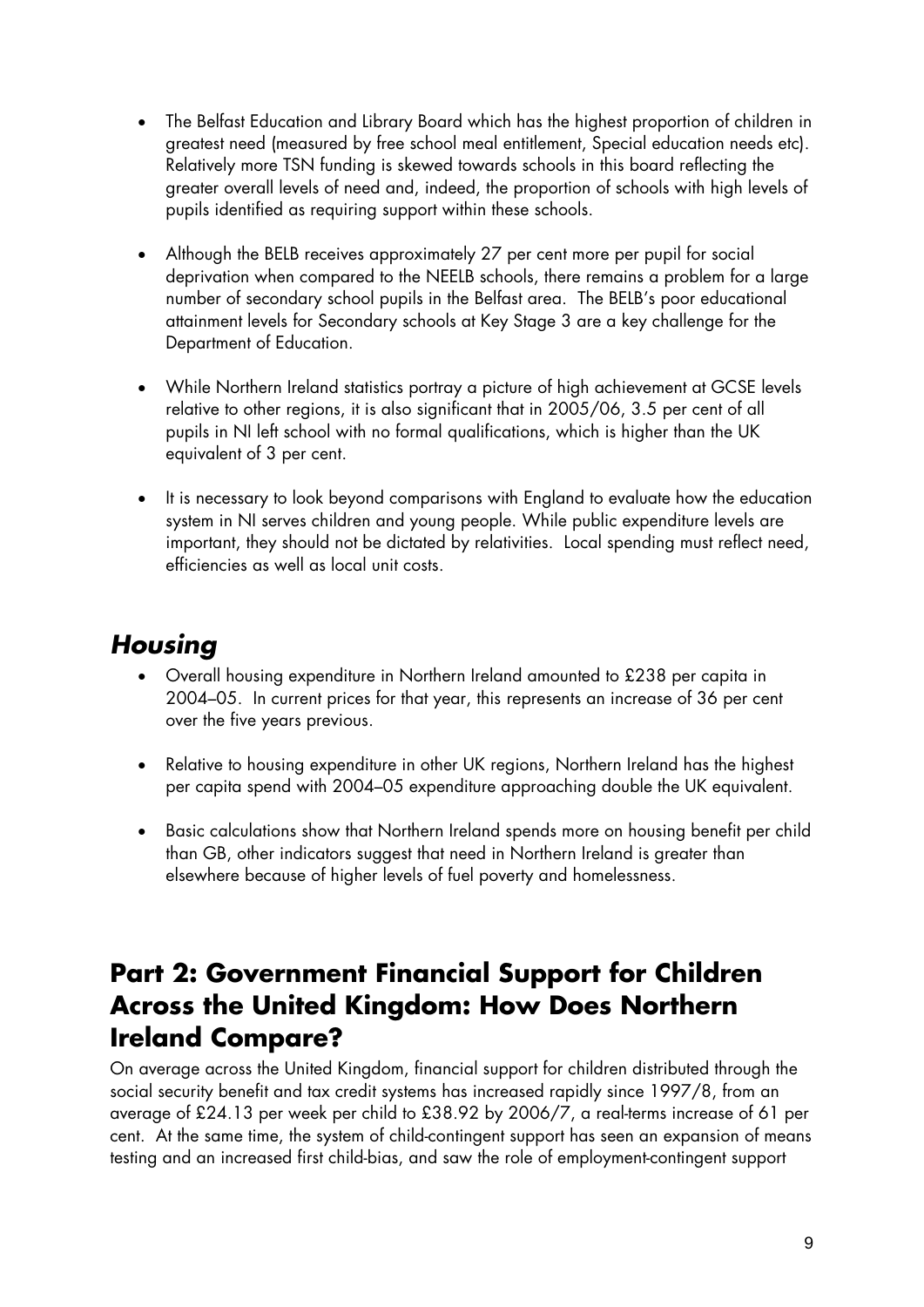first rise then fall*.* Means-tested benefits and tax credits now make up the majority of expenditure (over 60 per cent versus 40 per cent in 1997/8)*.*

Families in Northern Ireland are subject to the same tax and benefit rules as those in the rest of the UK, but support per child and family can vary through differences in their families' characteristics. For example, since 1997, changes to child-contingent support have expanded means-testing, increased and then reduced the bias towards the first child, and altered the amount of chid support that is contingent on paid work. The analysis uses survey data from the *Family Resources Survey* and a tax and benefit simulation model to investigate variation between families, between countries and over time. But one drawback of using microsimulation is that it may under-estimate child contingent support, particularly for poorer families.

# *Variability of Child Support across Regions and Families*

*Expenditure Growth:* Since 1997/8, spending on child-contingent support has grown fastest in Scotland, about the same rate in Wales and Northern Ireland and slowest in England. In 2006/7, expenditure per child was £39.28 in Northern Ireland versus a UK average of £38.92.

- However, there is much variation by family type.
- Expenditure per child is highest for 1 and 4+ child families, and lowest for 2 and 3 child families. Northern Ireland has the highest expenditure per child for 1 child families (£50.11) and the least per child in 4+ families (£38.55).
- Lone parent families in NI have seen a smaller rise in child-contingent support than the rest of the UK, but couples with children have seen a faster rise.

# *Why the Amount of Child Contingent Support Received by Families in NI Differs from Other Parts of the UK*

Given that the rules for child-contingent support are the same across the UK, any variation in the average amount received by families in different countries must be due to the different characteristics of families with children. The most important of these seem to be that:

- Compared with the rest of the UK, family sizes tend to be larger in Northern Ireland.
- The proportion of all families with children who are lone parents is slightly lower in Northern Ireland compared to the rest of the UK. Lone parents in Northern Ireland have the same number of children, on average, as those in the rest of the UK, but are less likely to be in work.